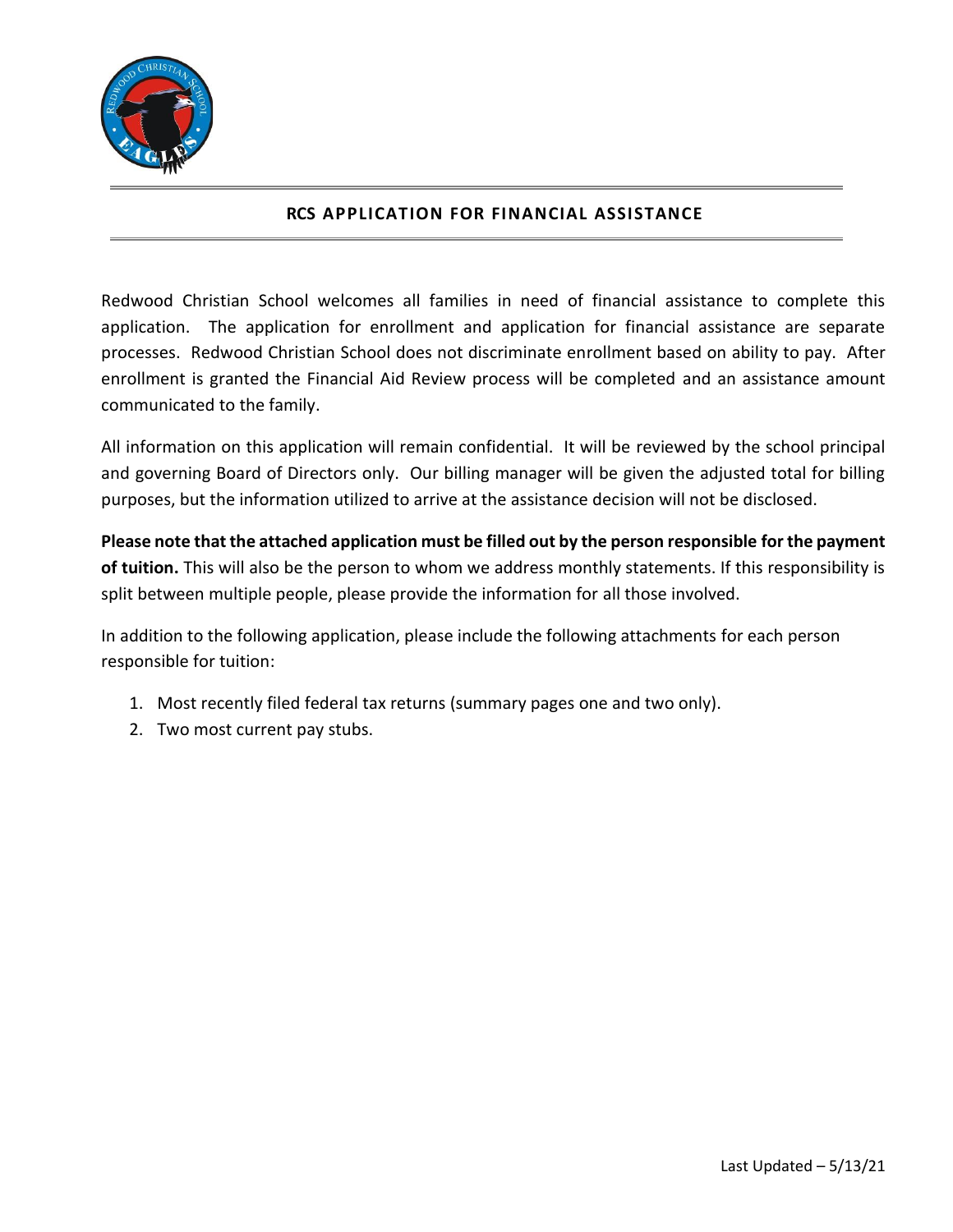

Address:

# **RCS APPLICATION FOR FINANCIAL ASSISTANCE**

Please provide the following information for each of the people responsible for tuition. If either parent is not included, please attach a note explaining why.

| Name:    | Email: |
|----------|--------|
| Address: |        |
|          |        |
| Name:    | Email: |

| Name:    | Email: |
|----------|--------|
| Address: |        |

| Name:    | Email: |
|----------|--------|
| Address: |        |

## Please list the students currently enrolled at RCS.

| <b>Student Name:</b> | Grade: | <b>Annual Tuition:</b> |
|----------------------|--------|------------------------|
|                      |        |                        |
|                      |        |                        |
|                      |        |                        |
|                      |        |                        |
|                      |        |                        |
|                      |        |                        |
|                      |        |                        |

| <b>Total Annual Tuition:</b>    |  |
|---------------------------------|--|
| <b>Total Enrollment Fees:</b>   |  |
| <b>Total Discounts:</b>         |  |
| <b>Expected Contributions*:</b> |  |
| Total Cost:                     |  |

\*Any contribution not from persons responsible for tuition listed at the top of this page.